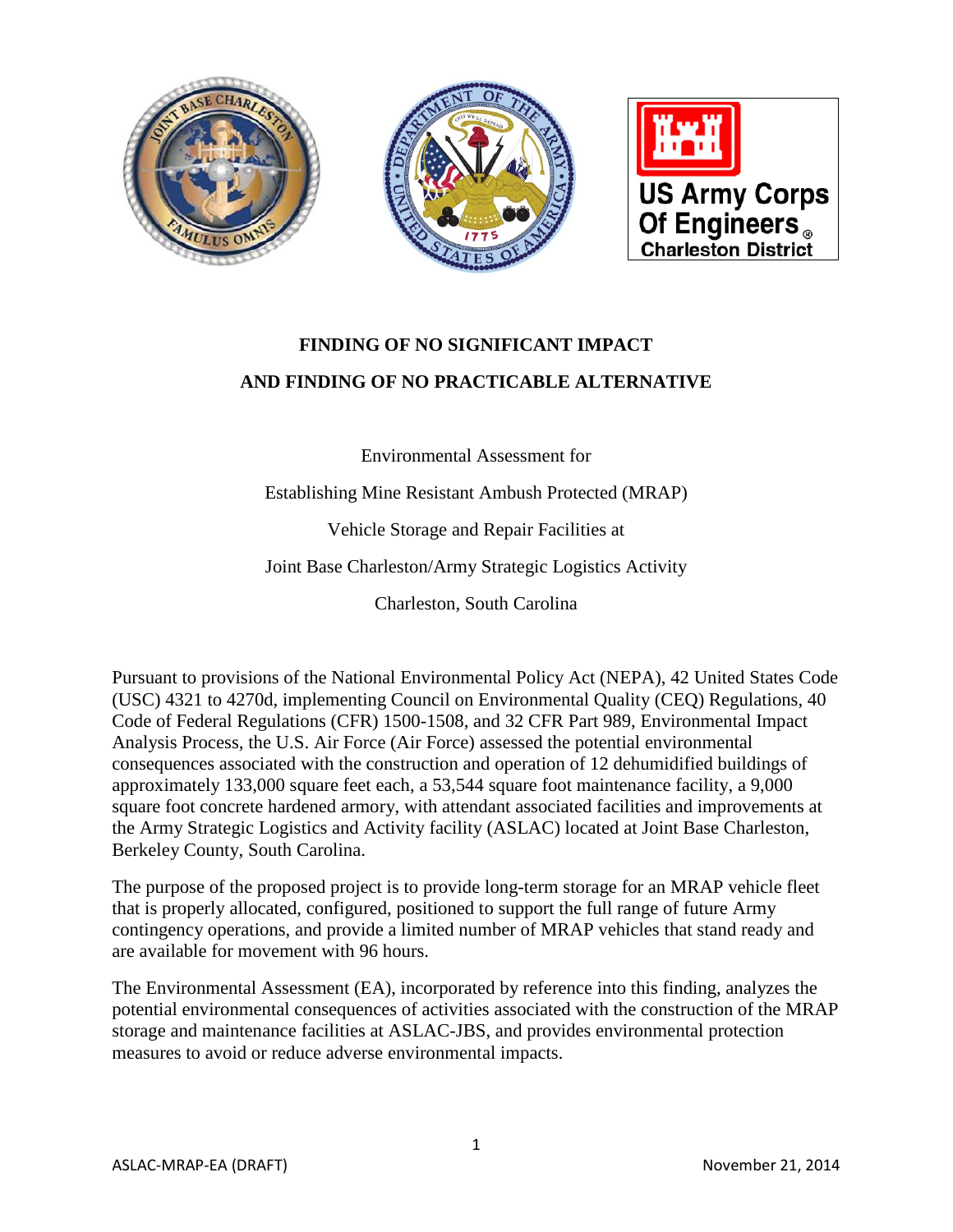The EA considers all potential impacts of the Preferred Alternative, the construction of the ASLAC Storage and Maintenance Facilities at Site 5, and the No-Action Alternative. The EA also considers cumulative environmental impacts with other projects at ASLAC Facilities at Joint Base Charleston.

#### **PREFERRED ALTERNATIVE (PROPOSED ACTION )**

In July 2011, the US Army Material Command was tasked to develop plans to receive, store, and maintain the MRAP family of vehicles for Army Pre-Positioned Stocks and Pre-Deployment Training Equipment In response to this mission, previous planning efforts developed site facility criteria including a vehicle test track, petroleum/lubricant/hazardous wastes storage facility, vehicle maintenance facility, armory, controlled humidity warehouse and depot, open storage areas, and staging/marshalling areas. While there are no existing facilities either not available nor suitable for this mission, the ASLAC facility was selected because it is proximate to rail and port facilities, has an existing track available for MRAP use, and has the available land to accommodate the proposed expansion for maintenance and storage facilities. Once ASLAC was selected, the Preferred Alternative was selected due to its proximity to the test track and that location would not interfere with existing ASLAC missions.

The Proposed Action would result in the construction and operation of enclosed MRAP vehicle storage spaces, a vehicle maintenance facility, an armory, and supporting facilities. The enclosed vehicle storage space would consist of 12 dehumidified metal buildings of approximately 133,000 square feet each, a vehicle maintenance facility consisting of a 53,544 SF, 38-bay, metal building, a concrete-hardened 9000 square foot armory, and supporting facilities such as utilities and connections, lighting, parking, walkways, curb and gutter, and storm drainage. All constructed facilities would be of permanent construction.

The proposed facilities would be constructed on a 95 acres wooded tract of land north and adjacent to the existing ASLAC facilities. This alternative will best meet the Army's mission and requirements due to its proximity to the existing ASLAC facilities, (including the test tract), and lack of any known cultural or historical resources.

## **NO-ACTION ALTERNATIVE**

Under the No-Action Alternative, the Proposed Action would not occur and mission requirements will not be met as the current facilities cannot support the proposed action. ASLAC would not receive the approximately 3,585 MRAP vehicles; the proposed construction and operation of maintenance and storage facilities and the maintenance and storage functions would not occur. The MRAP vehicles would be distributed to other locations in the United States, overseas or afloat.

### **SUMMARY OF FINDINGS**

The analyses of the affected environment and environmental consequences of implementing the Proposed Action presented in the EA concluded that by implementing environmental protection measures in Chapter 4 of the EA Joint Base Charleston, would be in compliance with all terms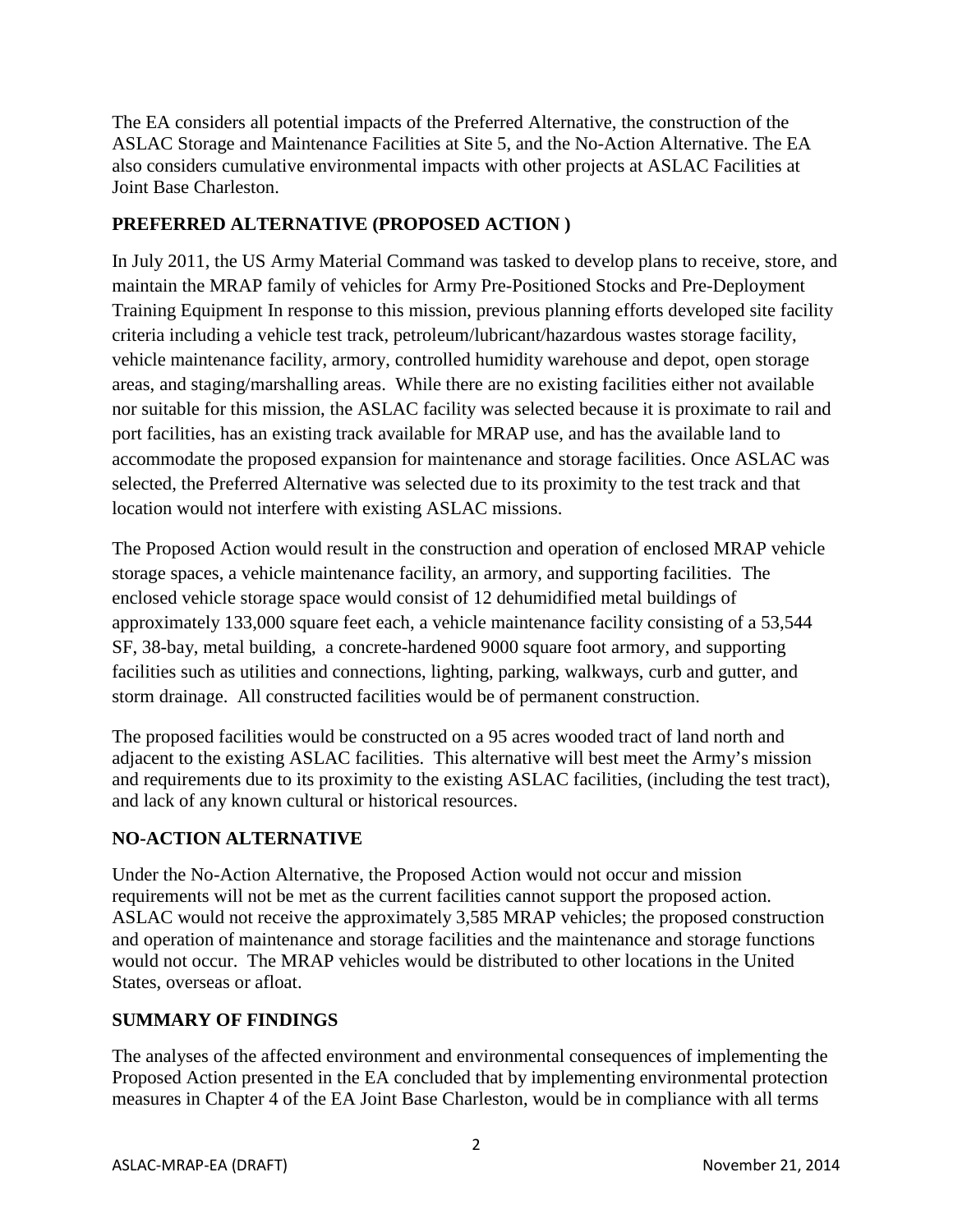and conditions and reporting requirements for implementation of the reasonable and prudent measures stipulated by the United States Fish and Wildlife Service (USFWS), and with the conditions stipulated by the South Carolina Historical Preservation Office (SHPO).

The Army has concluded that no significant adverse effects would result to the following resources as a result of the Proposed Action: air quality, greenhouse gases, biological resources, geology and earth resources, land use and coastal zone resources, noise, public health and safety, transportation, and water resources. No significant adverse cumulative impacts would result from activities associated with Alternative A (Proposed Action) or Alternative B (Action Alternative 1, 2 etc) when considered with past, present, or reasonably foreseeable future projects at the ASLAC Facilities at Join Base Charleston. In addition, the EA concluded that the action alternative would not affect environmental justice, socioeconomics, public services and utilities, and recreation opportunities.

**Environmental Consequences:** The ASLAC MRAP Environmental Assessment provides analyses of the potential environmental consequences resulting from implementing the Proposed Action. Eleven resource categories were thoroughly analyzed to identify potential impacts. According to the analysis in this EA, implementation of the Proposed Action with the prescribed mitigation will have no potential for significant direct, indirect, or cumulative impacts to any environmental resource category or significantly affect conditions at JB CHS. The following is a summary of the EA findings.

**Aesthetics and Visual Resources:** No impact to aesthetic or visual resources would result from the implementation of the Preferred Alternative.

**Air Quality:** Short term insignificant impacts are expected during the construction and MRAP transport phases. These impacts are temporal in nature and will disappear when construction is completed. Long term impact from operation and maintenance of the proposed project will be very insignificant when compared to existing sources and regional ambient air quality.

**Noise:** Insignificant short and long term impacts resulting from the construction and operations resulting from the proposed project if implemented at the Preferred Alternative site.

**Geology and Topography and Soils**: Under the Preferred Alternative, the proposed construction and will not significantly impact underlying geology. Development will occur on predominately flat, previously disturbed areas that will be insignificantly impacted by preconstruction fill activities. Temporary impacts to soils could occur during the construction phases of the Preferred Alternative. Additional impervious surface will increase long-term risk of erosion of soils, but will be minimized through the use of standard erosion and sedimentation control best management practices (BMPs) as mandated by State and Federal permits.

**Water Resources:** Implementation of the project at the Preferred Alternative will require permanent loss of up to 0.76 acres of wetlands. Due to the spacing of the wetlands on the site and the facility requirements, it is impossible to avoid all the wetland impacts. While avoidance and minimization will be incorporated during Engineering and Design, any wetland loss will be mitigated through the purchase of wetland credits. While up to 8 credits are estimated to be needed for compensation for anticipated losses, specific wetland credit numbers and wetland mitigation bank location will be finalized once designs are completed during the USACE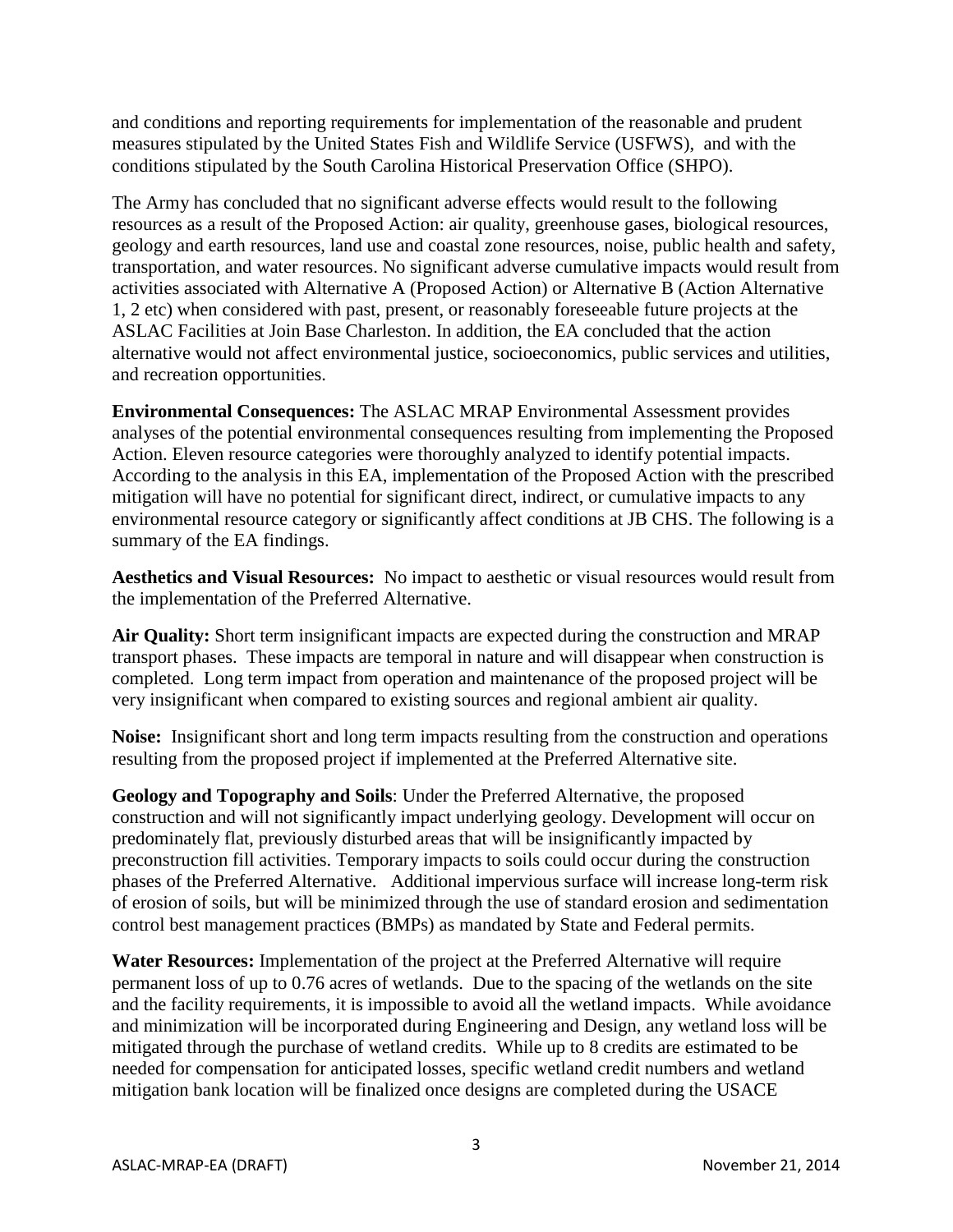permitting process. A formal mitigation plan noting mitigation details is a necessary component of any Department of Army 404 permit submittal. Permitting of these actions with the USACE and South Carolina Department of Health and Environmental Control will be completed prior to the initiation of any construction activities. All required mitigation and impact minimization protocols laid out in the wetland permit process will be implemented by the Army.

Impacts to groundwater will be insignificant, and impacts to water quality will be minimized through the use of standard construction BMPs for minimizing soil erosion and any other potential contamination from construction activities. Storm water will be managed through the design and implementation of standard storm water engineering controls, such as gutters and culverts directing flows to detention areas. All required storm water protection measures, BMPs, and minimization efforts will be undertaken to limit impacts from runoff.

The Preferred Alternative is located out of the 100 year floodplain of the Cooper River. Temporary storage of MRAP vehicles will take place in existing parking facilities located within the Cooper River Floodplain, These parking facilities were constructed in a manner that would minimize their impacts to the floodplain, and vehicle storage should have no effect on the floodplain.

**Coastal Zone Management**: Implementation of the Preferred Alternative will be consistent to the maximum extent practicable with the enforceable policies of South Carolina's coastal zone management program. A Preliminary Coastal Consistency Determination has been given and a final Federal Consistency Determination will be submitted to the South Carolina Ocean and Coastal Resource Management (OCRM) office along with other appropriate state permits, including a Sediment and Erosion Control Permit application and a 401 Water Quality Consistency Certification request.

**Wildlife**: Implementation of the proposed project at the Preferred Alternative site will reduce the amount of land available to wildlife by 95 acres. Animals will be permanently displaced due to construction activities and the conversion of forested land, and there proposed action will result in direct and indirect fauna mortality. Due to the amount of woodland land available at JBS and the surrounding area however, this is an insignificant impact.

**Threatened and Endangered Species:** No listed species or critical habitat will be impacted as a result of this project.

**Land Use**: The implementation of the Preferred Alternative will result in permanent changes to lands in the vicinity of JBS. The Preferred Alternative will develop up to 95 acres of undeveloped land into warehouse and maintenance facilities. Land use classification of the Preferred Alternative site will change from managed forestry/wildlife to developed land. Insignificant, short-term impacts from disturbance due to construction activities could occur. These alterations in land use is considered insignificant in that it impacts no more than 0.7 % of the 12,132 acres of land currently managed for wildlife and forestry on JBCHS.

**Biological Resources:** Under the Preferred Alternative, long term vegetation impacts will occur with the development of up to 95 acres of land currently managed for forest production and wildlife. However, given the abundance of nearby forest land, the impacts are considered to be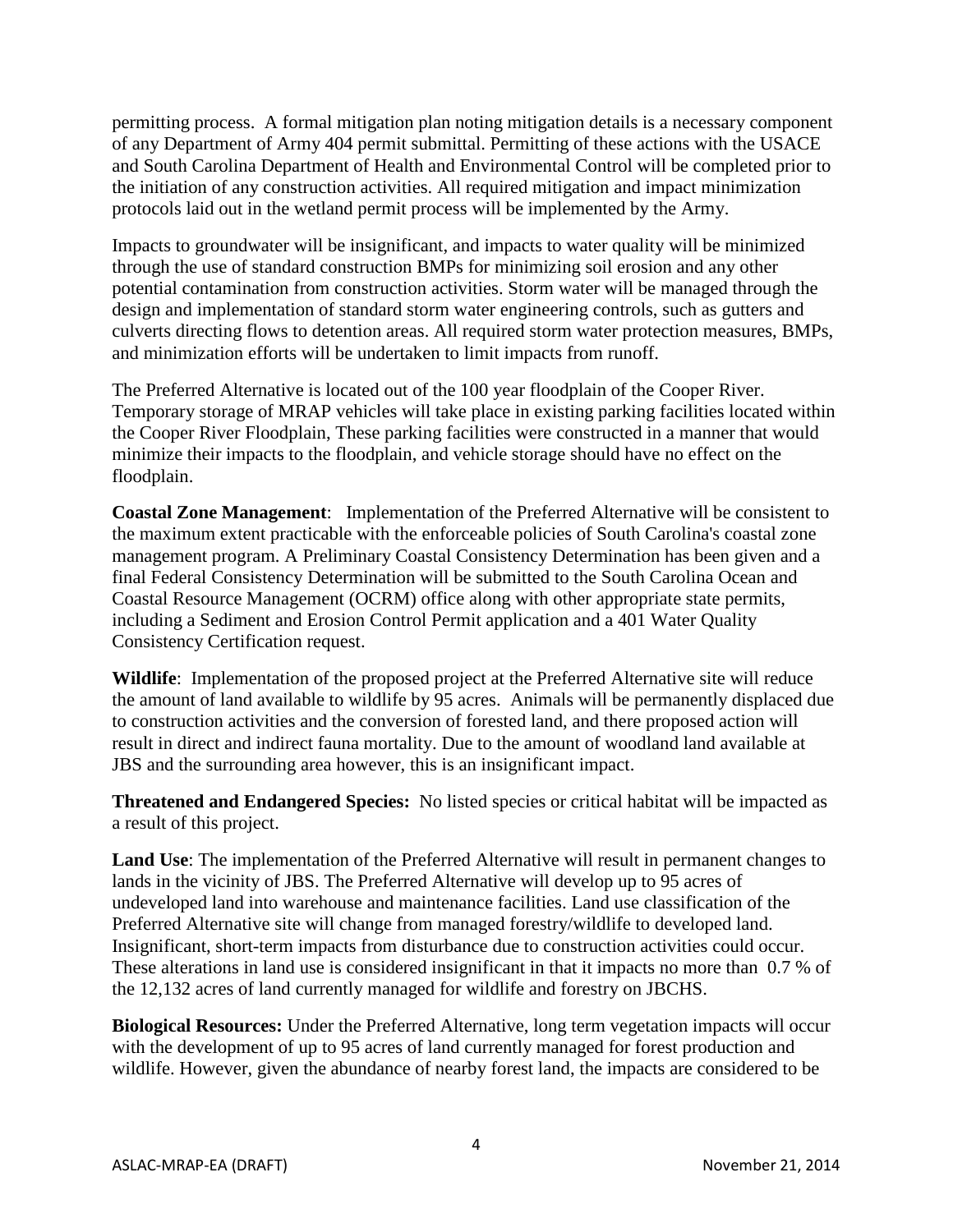insignificant in nature. Construction and demolition activities will not impact wildlife species at the population level, nor remove any unique habitat for terrestrial wildlife.

**Socioeconomics:** The proposed project should have insignificant impacts to the soceieconomic region of influence. There will be insignificant economic benefits during construction, but those benefits will cease when construction is completed. Existing JBCHS staff will be employed to fulfill this mission.

**Cultural Resources:** No adverse effects on cultural resources are anticipated if the proposed project is implemented at the Preferred Alternative. This site was surveyed in 2000 and no artifacts or remains were found. This finding was concurred to by the South Carolina State Historic Preservation Officer (SHPO). The SHPO also concurred that no properties listed in or eligible for listing in the National Register of Historic Places would be affected by the Proposed Action. If cultural resources are discovered during construction activities, the South Carolina SHPO will be consulted. If any previously unknown historic or cultural resources are uncovered, activities will cease until appropriate coordination has been initiated and a proper course of action has been identified.

**Transportation:** The Preferred Alternative will increase traffic during construction; however, since this facility will be staffed with current personnel, no impacts to transportation are expected.

**Public Health and Safety:** The Preferred Alternative will require construction and demolition and could expose workers and personnel to construction related risks. However, the Proposed Action does not pose any unique or novel public health and safety risks. Due to the location of facilities, all construction would be done per Department of Defense regulations to ensure worker and personnel safety while within the safety arcs. There will be no impacts to public health and safety.

**Hazardous Materials and Waste:** Long-term insignificant adverse effects would be expected from implementing the proposed action at the Preferred Alternative. There would be an increase in the use of vehicle maintenance materials and a potential increase in the generation of waste (solvent and waste fuels) and recyclable hazardous materials (used oil, antifreeze, solvents, and such) that would need to be properly managed in accordance to state and federal regulations. All hazardous materials and waste would be handled and managed in accordance with local, state, and federal regulations and in accordance with established installation procedures.

**Infrastructure and Utilities**: No adverse impacts to infrastructure and utilities will occur with implementation of the Preferred Alternative. Adequate capacity for public services, communications, energy needs, and potable and wastewater services exist; however, upgrades to the electrical supply will be needed to add supply and an alternate power line along existing utility corridors on JB CHS. Disposal of construction and demolition debris and a small increase in solid waste generation resulting from increases in staffing and students will be handled pursuant to the applicable federal, state and local laws. There is sufficient capacity at existing landfills in the vicinity of JB CHS to adequately accommodate the quantities estimated for the Proposed Action.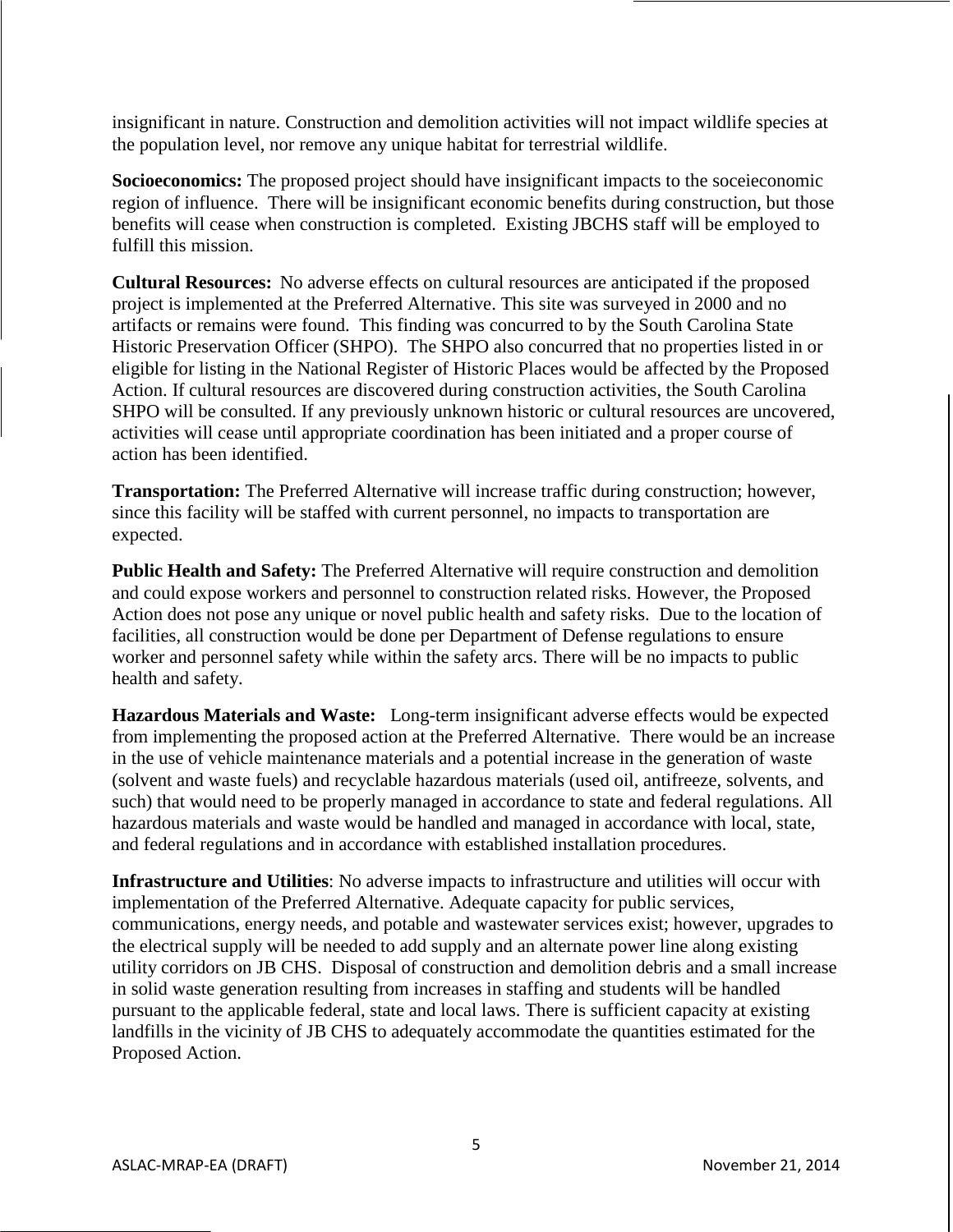Infrastructure upgrades include insignificant resurfacing of the test track and upgrading existing roads to accommodate MRAPs. These impacts are expected to be insignificant and will not expand any existing footprints.

**Cumulative Impacts:** The following resources were evaluated for cumulative effects: land use and coastal zone management; geology, topography, seismology, and soils; biological resources; water resources; socioeconomics; cultural; transportation; public health and safety; toxic substances, hazardous materials, and waste; infrastructure and utilities and radiological aspects. Other past, present, and foreseeable actions in the Region of Influence were analyzed in the EA. The results of the analysis in the EA indicated that there would be no significant cumulative effects to the physical, biological, or socioeconomic environments caused by implementation of the Proposed Action.

### **PREFERRED ALTERNATIVE**

The Preferred Alternative would result in the construction and operation of enclosed MRAP vehicle storage spaces, a vehicle maintenance facility, an armory, and supporting facilities. The enclosed vehicle storage space would consist of 12 dehumidified metal buildings of approximately 133,000 square feet each, a vehicle maintenance facility consisting of a 53,544 SF, 38-bay, metal building, a concrete-hardened 9000 square foot armory, and supporting facilities such as utilities and connections, lighting, parking, walkways, curb and gutter, and storm drainage. All constructed facilities would be of permanent construction.

The proposed facilities would be constructed on a 95 acres wooded tract of land north and adjacent to the existing ASLAC facilities. This alternative will best meet the Army's mission and requirements due to its proximity to the existing ASLAC facilities, (including the test tract), and lack of any known cultural or historical resources.

### **FINDING OF NO PRACTICABLE ALTERNATIVE**

The Preferred Alternative is the only reasonable or practical alternative due to its proximity to the test track and its location is such that it will not interfere with existing missions at the ASLAC Facility. The Preferred Alternative will impact up to 0.76 acres of wetlands, however all practicable measures will be taken to avoid and minimize these impacts. Unavoidable impacts will be mitigated as part of the Department of Army permitting process. Based on my review of the facts and analyses contained in the attached EA and in accordance with Executive Order 11990, Protection of Wetlands authority incorporated into Air Force regulations and the written redelegations accomplished pursuant to the order, I find that there is no practicable alternative to implementing the Preferred Alternative within wetlands, and the Proposed Action includes all practicable measures to minimize and mitigate impacts to wetlands to insignificance.

## **FINDING OF NO SIGNIFICANT IMPACT**

Based on my review of the facts and analyses contained in the attached EA, conducted under the provisions of NEPA, CEQ Regulations, and 32 CFR Part 989, I conclude that the Preferred Alternative, Site 5, cumulatively with other projects at Joint Base Charleston, will have no significant impact on the quality of the human environment. Accordingly, an Environmental Impact Statement is not required. The signing of this Finding of No Significant Impact and Finding of No Practicable Alternative completes the environmental impact analysis process.